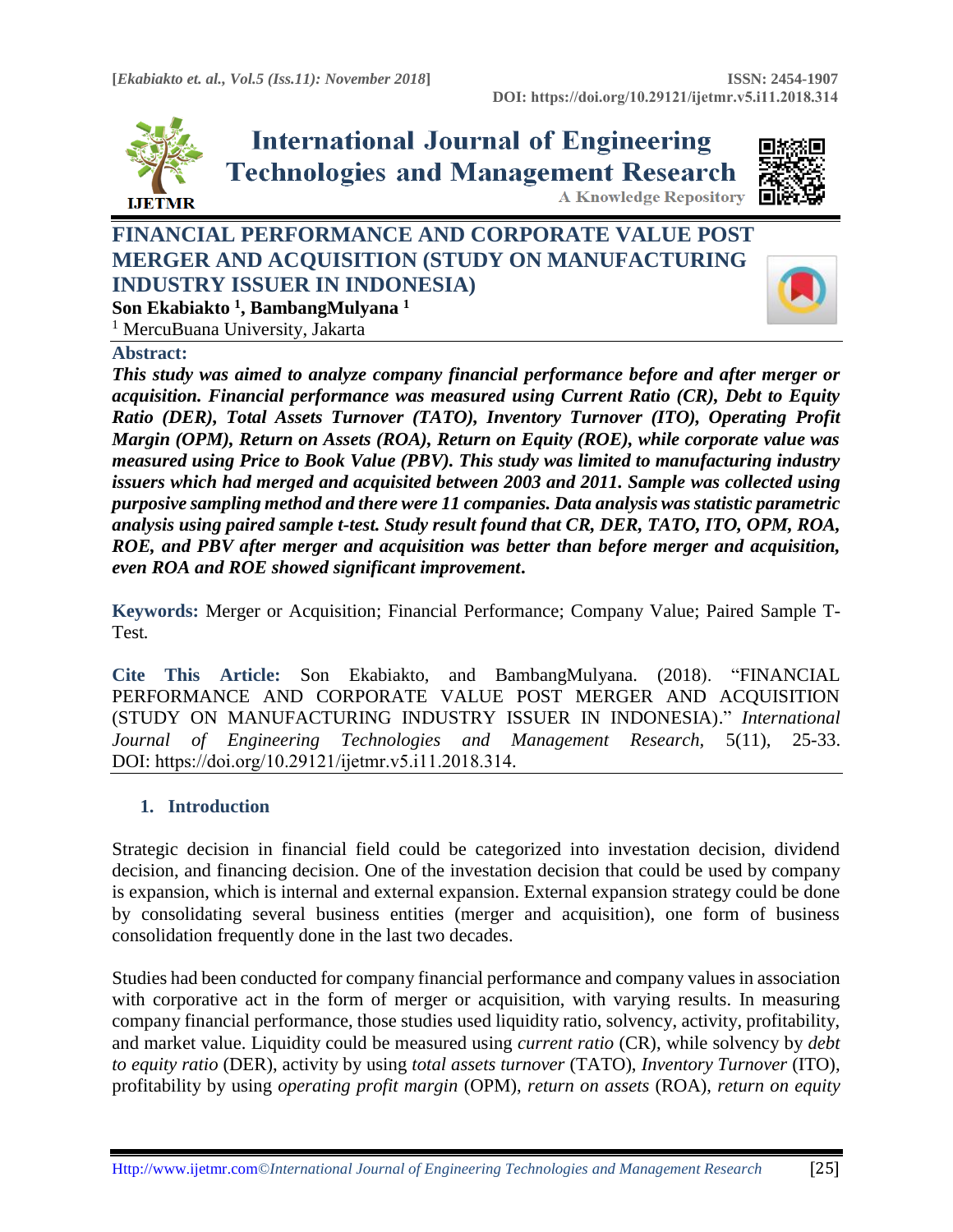(ROE), and market value by *price to book value* (PBV).Studies results were not always consistent between one study and another.

Aprilia and Oetomo (2015) in their study of company financial performance before and after acquisition in manufacturing company in Indonesia between 2008-2014 found that *current ratio* (CR) had significant alteration, in conjunction with study by Novaliza (2013) which was also in Indonesia and Rani and Jain (2013) in India. Studies with contradictory result were Suryawathy (2014) study in Indonesia and Ahmed and Ahmed (2014) study in Pakistan, where liquidity was not increased significantly after company merger.

Sharma (2013), in his study found that *debt to equity ratio* (DER) had significant change after company merger, but this result was contradicting to study by Kurniawanand Widyarti (2011), where they found that DER had no significant change, but based on descriptive data there was slight increase. Similar result was brought by Abbas *et.al* (2014), where their study result showed that there was no improvement in *leverage* in merging company.

Annisa and Prasetiono (2010) in their study found that *total asets turover* (TATO) had been beter after company merger, this was in line with study by Aprilia and Oetomo (2015), but not with study by Yonathan and Ancella (2013)stating that there was no significant differences in *total asets turnover* after the company had merged or acquisited.

On *operating profit margin* (OPM)*,* Widyaputra (2006) found that OPM post merger or acquisition had significant decline compared with before merger or acquisition, while Harjeet and Jiayin (2013) found that OPM post merger or acquisition was not significantly different. This result was not in accordance with study by Rani and Jain (2013), where they found that there was increase of company performance regarding profitability.

On *return on assets* (ROA), Sisbintari (2011) study and Kumara and Satyanarayana (2013) study in Indonesia and Rani and Jain (2013) in India found that ROA had increased significantly after company merger or acquisition. This was in contrast with studies by Sharma (2013) in India and Harjeet and Jiayin (2013) in China. In studies by Payamta and Setiawan (2004), Widyaputra (2006), Harjeet and Jiayin (2013), also Kuncoro (2014), ROE of companies after merger or acquisition was found not changed significantly, even had decreased significantly. Meanwhile, Sisbintari (2011), Gunawan and Sukartha (2013), and Rani and Jain (2013) found that ROE had significant increase after merger or acquisition. Widyaputra (2006) found that there was difference of *price to book value* (PBV) significantly one year after merger or acquisition, but this study was in contrast with Yonathan and Ancella (2013) where *price to book value* had no significant increase after merger or acquisition.

Based on results of several studies above, the problem in this study was whether current ratio, debit equity ratio, total assets turnover, inventory turnover, operating profit margin, return on assets, return on equity, and price to book value after merger and acquisition were better than before merger and acquisition?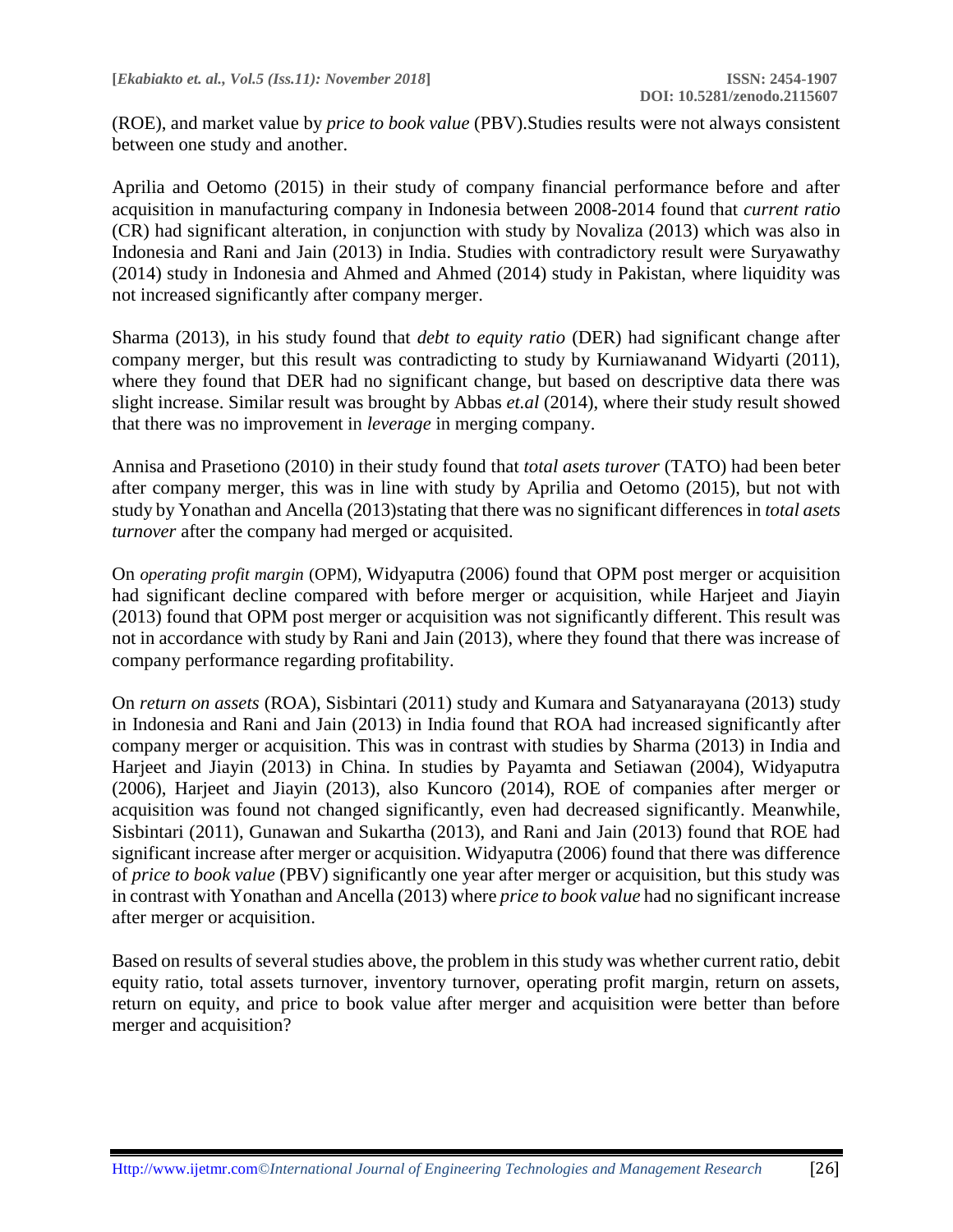# **2. Literature Review**

Merger is a combination of two or more companies to establish new company (Whitaker, 2012), while Djohanputro (2008) presumed merger as consolidation of two or more companies into one while using legal status of one of the company, while others was revoked.

Another consolidation form was acquisition. Through acquisition, acquisiting company could make target company into their subsidiaries. In other word, either acquisiting company or target company are still existed, therefore acquisition is a *take over* of parts or whole share of another company therefore acquisiting company had controlling right over target company.

Merger and acquisition give various benefit to shareholder and company when consolidated company had more value than being independently (PillofdanSantomero, 1996). The best consequences of merger and acquisition is synergy of power between several consolidating company to optimalize owned resources to create greater financial capability (Wheelenand Hunger, 2006). To reach the best financial capability, before merger or acquisition, involved companies should therefore be efficient first (Mardanugraha, 2005).

### **Financial Ratios**

According to Keown, Martin, Petty, and Scott Jr. (2005), to evaluate company financial performance, either had corporative act or not, could use financial ratios as analysis tools. Emery, Finnerty, and Stowey (2011), classified financial ratios that could be used as company financial indicators, that are:

1) Liquidity Ratio

This ratio was meant to evaluate company liquidity level, which is company capability to fulfill their short term obligation. Ratio used was *current ratio* (CR), a ratio that showed company capability to fulfill short term obligation using current asset, with formula as below:

 $CR =$  (Current Assets /Current Liabilities) x 100% …………… (1)

2) Solvency Ratio / Leverage

Debt to equity ratio (DER), ratio used to evaluate debt to equity, with formula as below:

| $DER = (Total Debt / Total Equity) \times 100\%$ | . |  |
|--------------------------------------------------|---|--|
|                                                  |   |  |

3) Activity Ratio

This is used to measure effectivity of resource usage to generate profit. Ratio used was *total assets turnover*and *inventory turnover*with formula as below:

| $ITO = (Cost of Goods Sold / Inventory) \times 360 days$ |  |
|----------------------------------------------------------|--|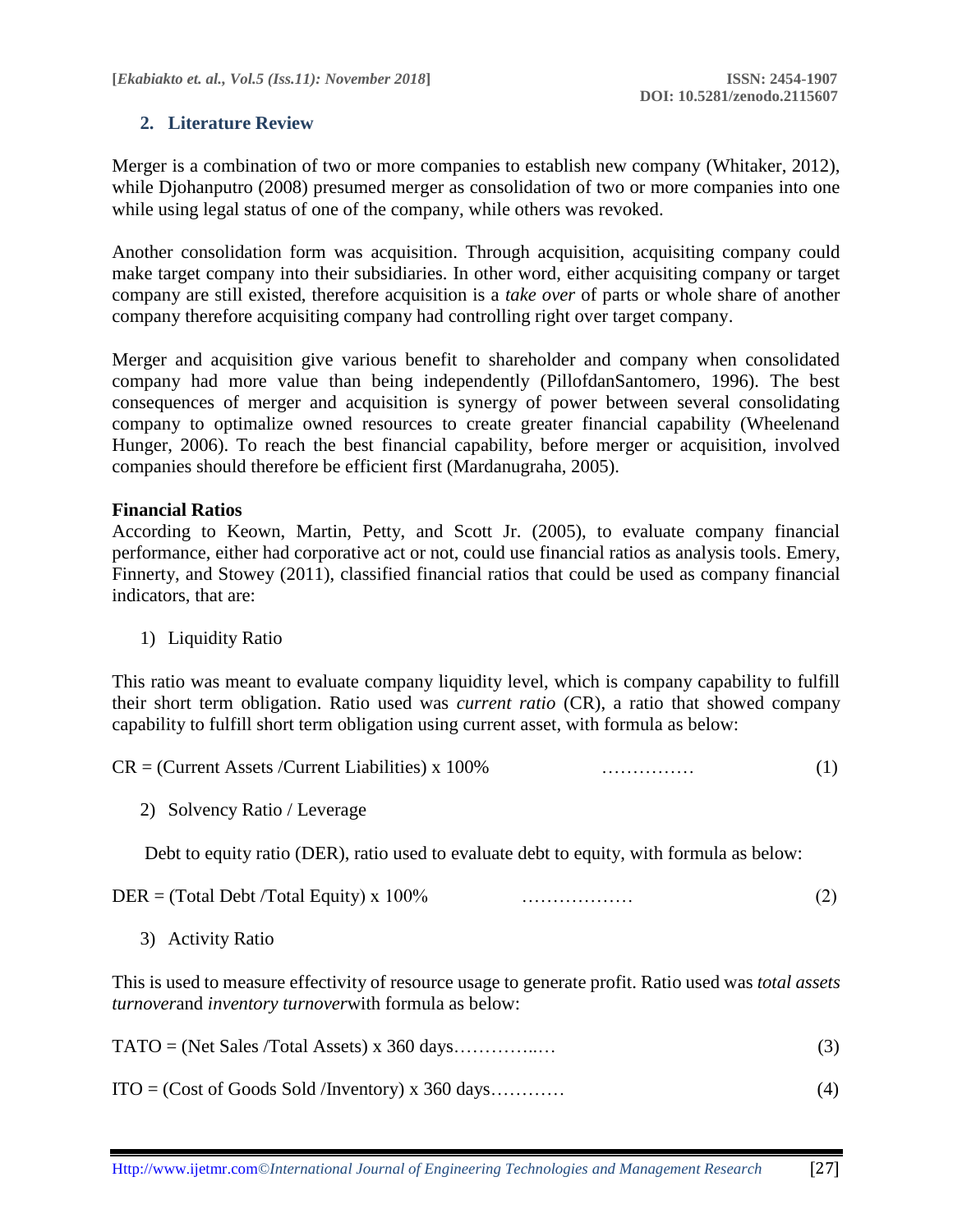### 4) Profitability Ratio

Ratio used to measure company capability in acquiring profit in relation with sales, with three formulas, as below:

| $OPM = (Earnings Before Interest and Tax /Net Sales) \times 100\%$ | (5) |
|--------------------------------------------------------------------|-----|
| $ROA = (Earning After Interest and Tax/Total Assets) \times 100\%$ | (6) |
| $ROE = (Earning After Interest and Tax/Total Equity) \times 100\%$ | (7) |

5) Market Ratio

According to Brigham and Ehrhardt (2013), ratio used to measure profit performance compared with company value performance was *price to book value* (PBV) with formula as below:

PBV = (Price per Share /Book Value per Share) x 100% …………… (8)

Based on study problem above, therefore hypothesis of this study was there would be improvement in *current ratio, debt to equity ratio, inventory turnover, total assets turnover, operating profit margin, return on assets, return on equity,* and *price to book value*after company merger or acquisition.

# **3. Method**

### **Study Design and Sample**

This study was combination of explorative, descriptive, and explanatory study to get in depth information regarding of measurement of company financial performance before and after merger or acquisition and company value resulted after merger or acquisition. Population in this study was all public company having merger or get acquisited listed in Indonesia Stock Exchange between 2003 and 2011, as much as 43 company. Sample was obtained using purposive sampling therefore there were 11 sample company, 10 of which were merged and 1 was acquisited.

### **Type and Data Collection Technique**

This study used quantitative data, secondary data, and time series sourced from Indonesia Stock Exchange and also collected using documentative technique.

### **Data Analysis Technique**

This study calculated financial ratio of company 2 years before merger or acquisition, followed with calculating financial ratio 2 years after merger or acquisition, and mean of total ratio in each company for year  $T - 2$  and  $T - 1$  was compared with mean of year  $T + 1$  and  $T + 2$  to find out the best performance.

### **Normality Test and Hypothesis Testing**

Normality test was meant to check whether data was distributed normally or not. To detect normality of the data, *Kolmogorov-Smirnov test* was used. For hypothesis testing, *paired sample t-test* was used*.*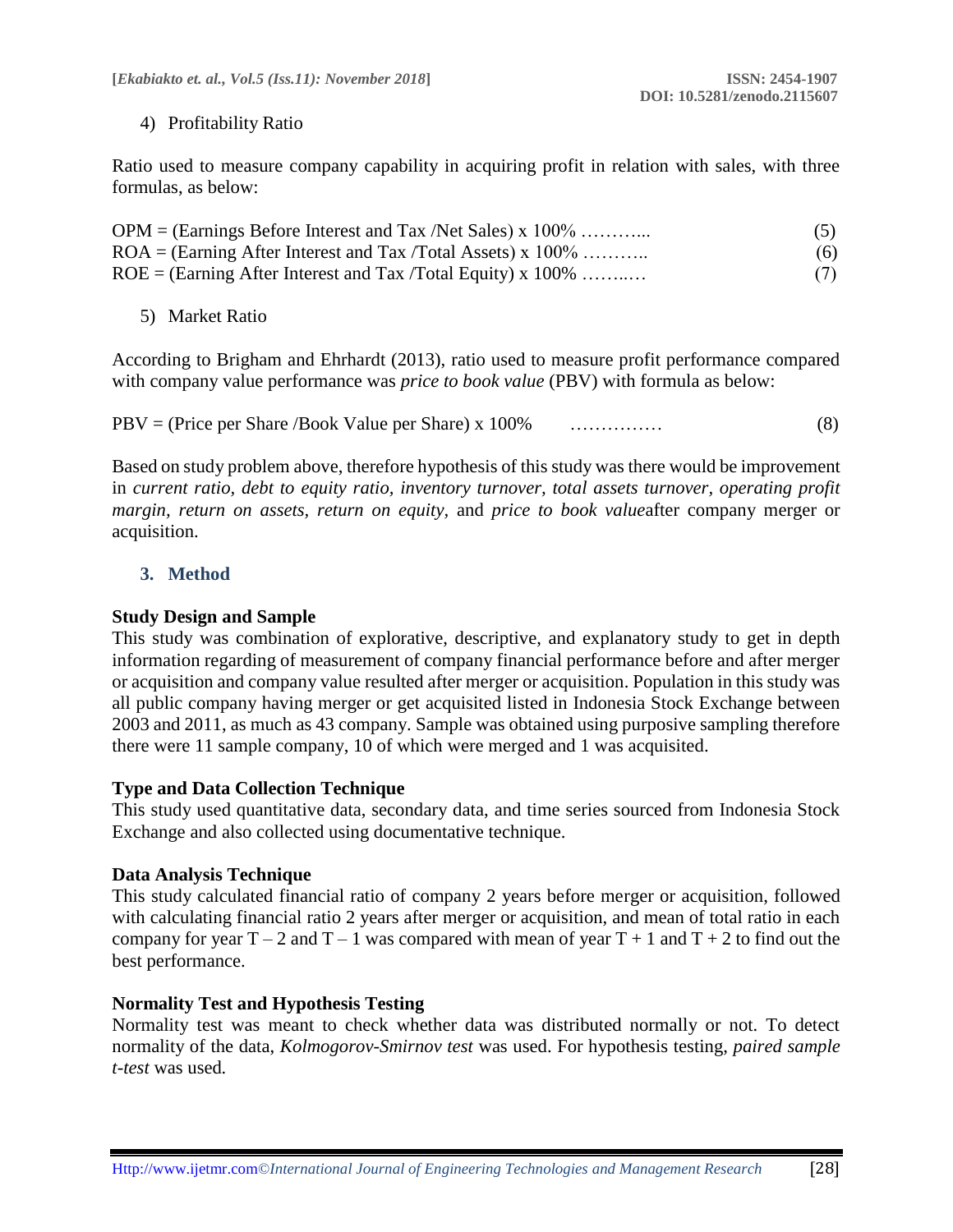### **4. Result and Discussion**

### **Normality Test Result**

This was normality test result of variables 2 (two) years before and after merger or acquisition.

| N <sub>0</sub> | Variable                    |               | P-Value | <b>Conclusion</b> |
|----------------|-----------------------------|---------------|---------|-------------------|
| 1              | CR<br><b>Before</b>         |               | 0,965   | Ho accepted       |
|                |                             | After         | 0,874   | Ho accepted       |
| $\overline{2}$ | <b>DER</b>                  | <b>Before</b> | 0,539   | Ho accepted       |
|                |                             | After         | 0.961   | Ho accepted       |
| 3              | <b>TATO</b>                 | <b>Before</b> | 0,932   | Ho accepted       |
|                |                             | After         | 0,643   | Ho accepted       |
| $\overline{4}$ | <b>ITO</b>                  | <b>Before</b> | 0,812   | Ho accepted       |
|                |                             | After         | 0,893   | Ho accepted       |
| 5              | <b>OPM</b>                  | <b>Before</b> | 0.189   | Ho accepted       |
|                |                             | After         | 0,215   | Ho accepted       |
| 6              | <b>ROA</b>                  | <b>Before</b> | 0,114   | Ho accepted       |
|                | After                       |               | 0,062   | Ho accepted       |
| 7              | <b>ROE</b>                  | <b>Before</b> | 0,203   | Ho accepted       |
|                | After                       |               | 0,050   | Ho accepted       |
| 8              | <b>PBV</b><br><b>Before</b> |               | 0,547   | Ho accepted       |
|                |                             | After         | 0,440   | Ho accepted       |

|  | Table 1: Normality Test Result before and after Merger/Acquisition |
|--|--------------------------------------------------------------------|
|  |                                                                    |

Source: Data was processed using SPSS 21

Result of normality test above showed that all variables had significance value above *Kolmogorov-Smirnov* significance value that was 0.05 which meant that all Ho was accepted. Therefore data was distributed normally, ratio number of two years before and after merger and acquisition was not too different one company to others. This indicated that ratio was not varied or there was no anomaly in ratio value.

# **T-Test**

Below is the result of t-test which was meant to find any significant differences between mean score of two independent sample. Two sample meant were company financial ratios before and after merger or acquisition. T-test measurement was using significance level  $\alpha$ = 5%. T-test result was as shown below:

| No             | <b>Variable</b> |               | <b>Mean</b> | P-Value | <b>Conclusion</b> |
|----------------|-----------------|---------------|-------------|---------|-------------------|
|                | <b>CR</b>       | <b>Before</b> | 1.7200      | 0,033   | Ho rejected*      |
|                |                 | After         | 2.0600      |         |                   |
| $\overline{2}$ | <b>DER</b>      | <b>Before</b> | 1.4736      | 0.026   | Ho rejected*      |
|                |                 | After         | 1.0973      |         |                   |
| 3              | <b>TATO</b>     | <b>Before</b> | 1.1182      | 0.010   | Ho rejected*      |
|                |                 | After         | 1.3636      |         |                   |

Table 2: T-testresult before and after Mergeror Acquisition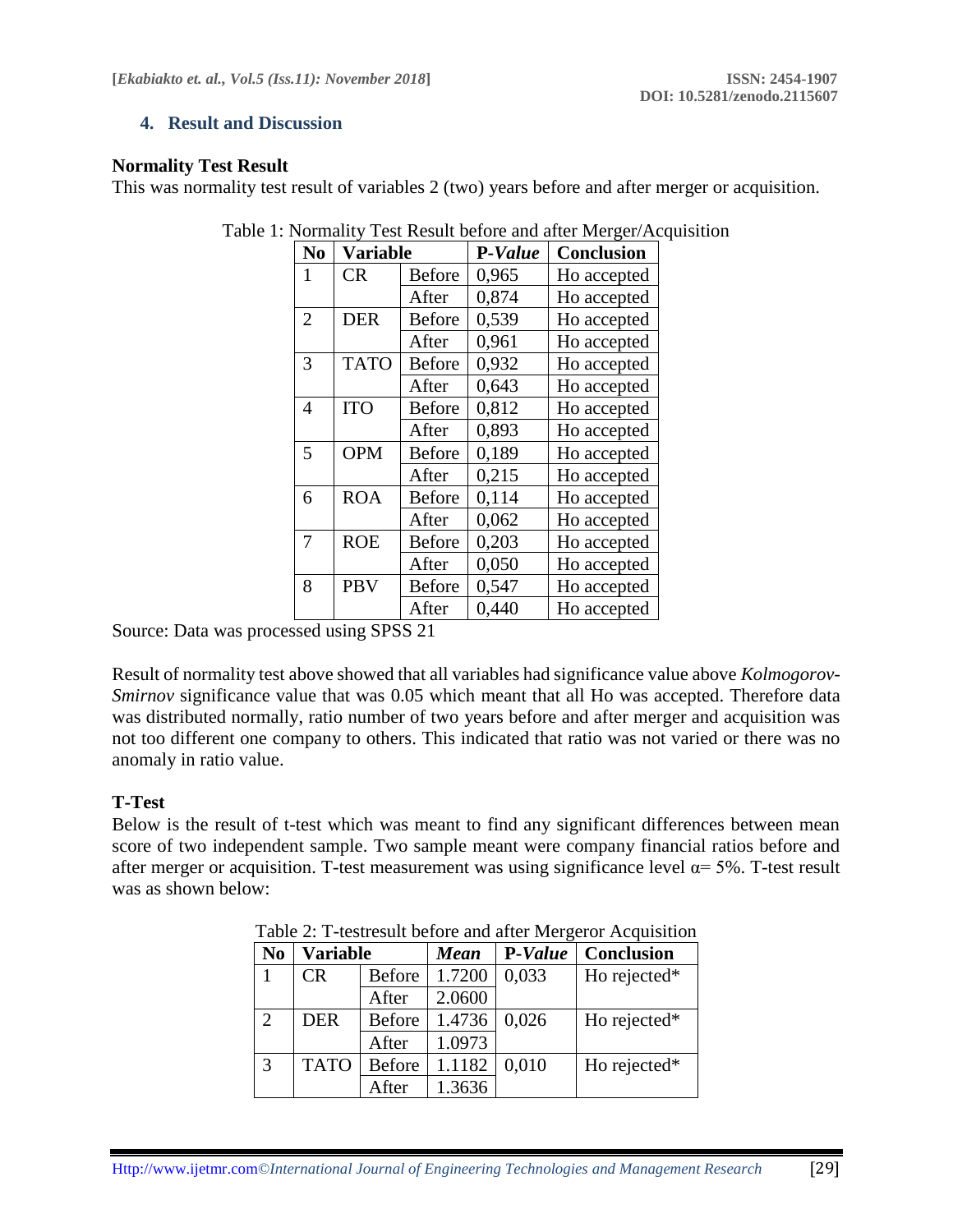| 4 | <b>ITO</b> | <b>Before</b> | 4.9582 | 0,043 | Ho rejected*  |
|---|------------|---------------|--------|-------|---------------|
|   |            | After         | 6.2527 |       |               |
| 5 | <b>OPM</b> | <b>Before</b> | .1945  | 0,006 | Ho rejected*  |
|   |            | After         | .2200  |       |               |
| 6 | <b>ROA</b> | <b>Before</b> | .1455  | 0,000 | Ho rejected** |
|   |            | After         | .1991  |       |               |
| 7 | <b>ROE</b> | <b>Before</b> | .2636  | 0,000 | Ho rejected** |
|   |            | After         | .3545  |       |               |
| 8 | <b>PBV</b> | <b>Before</b> | 2.2673 | 0,038 | Ho rejected*  |
|   |            | After         | 3.0391 |       |               |

Source: Processed data

*Notes: \*\* Significant at α = 0,01 ≈ 1% \* Significant at α = 0,05 ≈ 5%*

Table above showed that Ho of all performance parameter was rejected which meant there was significant increase on *current ratio, debt to equity ratio, total assets turnover, inventory turnover, operating profit margin, return on assets, return on equity,* and *price to book value* after company merger and acquisition with ROA and ROEhad significant increase.

# **Discussion**

### **Hypothesis 1**

This study found that there was improvement in *Current Ratio* (CR), compared with before merger or acquisition. This was in line with studies by Kumara and Satyanarayana (2013) also Sharma (2013) where there was improvement in CR variable after merger or acquisition. Contrasting result were found in studies by Widyaputra (2006), Payamta and Setiawan (2004).

# **Hypothesis 2**

On *Debt to Equity Ratio* (DER)variable, there was improvement after company merger or acquisition compared with before merger or acquisition. This was in line with studies by Kumara and Satyanarayana (2013) also Sharma (2013), where there was improvement in *Debt to Equity Ratio* variable after merger or acquisition, but was inconsistent with studies by Widyaputra (2006), Payamta and Setiawan (2004).

### **Hypothesis 3**

This study found that there was improvement in *Total Asset Turnover* (TATO), compared with before merger or acquisition. This was in line with studies by Harjeet and Jiayin (2013), Sharma (2013) also Annisa and Prasetiono (2010). But this was inconsistent with studies by Widyaputra (2006) also Payamta and Setiawan (2004) where there was no significant improvement in TATO variable after merger or acquisition.

### **Hypothesis 4**

This study found that there was improvement in *Inventory Turnover* (ITO), compared with before merger or acquisition. This was in line with studies byHarjeet and Jiayin (2013), Sharma (2013) also Annisa and Prasetiono (2010). But this was inconsistent with studies by Widyaputra (2006)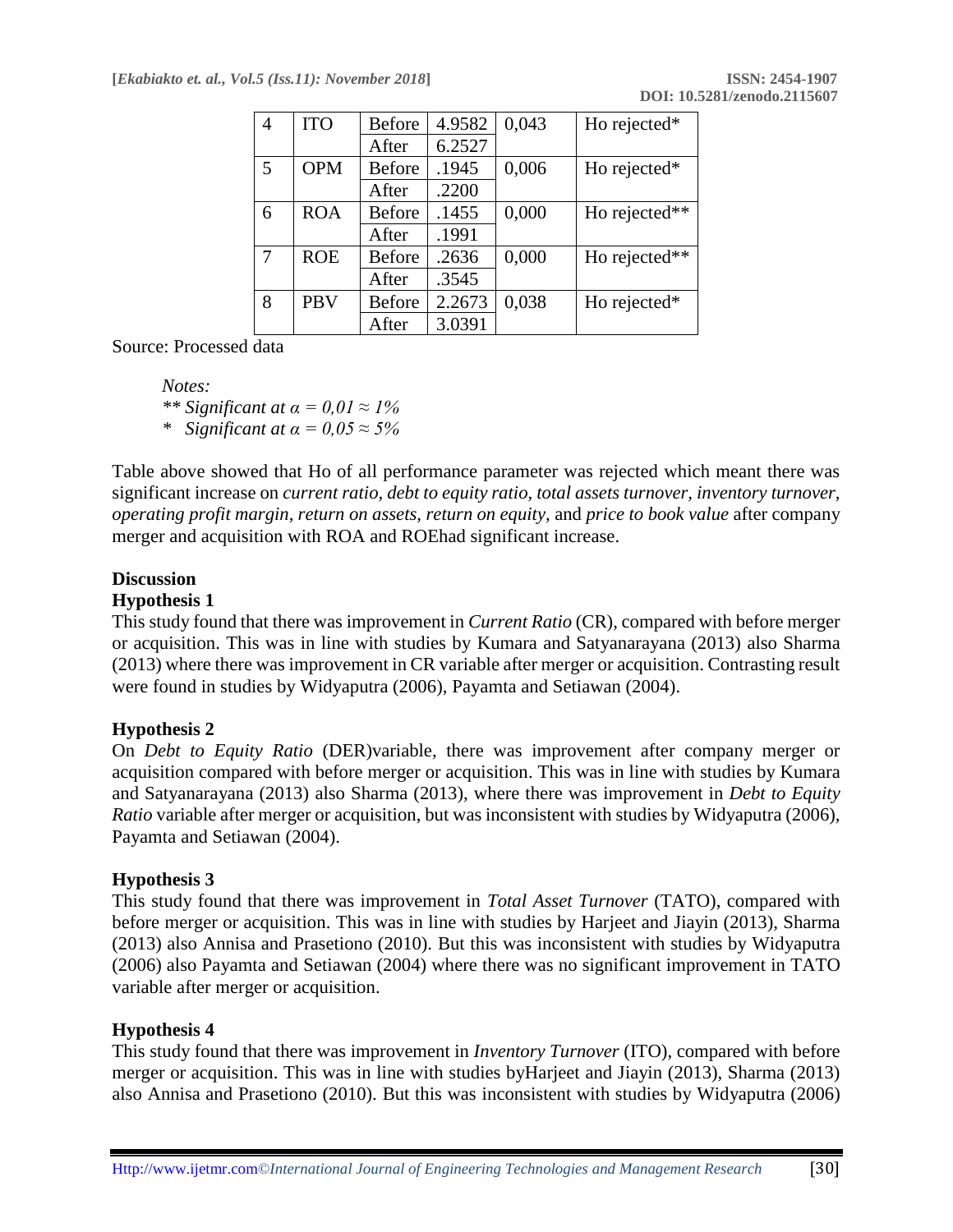also Payamta and Setiawan (2004) where there was no significant improvement in ITO variable after merger or acquisition.

# **Hypothesis 5**

This study found that there was improvement in *Operating Profit Margin* (OPM), compared with before merger or acquisition. This was in line with studies by Kumara and Satyanarayana (2013). But this was inconsistent with studies by Payamta and Setiawan (2004) also Widyaputra (2006); Annisa and Prasetiono (2010); Sharma (2013); Kadek, Gunawan and Sukharta (2013), where there was no significant improvement in OPM variable after merger or acquisition.

### **Hypothesis 6**

This study found that there was improvement in *Return On Asset* (ROA), compared with before merger or acquisition. This was in line with studies by Kumara and Satyanarayana (2013). But this was inconsistent with studies by Payamta and Setiawan (2004) also Widyaputra (2006); Annisa and Prasetiono (2010); Sharma (2013); Gunawan and Sukharta (2013) where there was no significant improvement in ROA variable after merger or acquisition.

### **Hypothesis 7**

This study found that there was improvement in *Return on Equity* (ROE), compared with before merger or acquisition. This was in line with studies by Kumara and Satyanarayana (2013); Gunawan dan Sukharta (2013). But this was inconsistent with studies by Payamta and Setiawan (2004) also Widyaputra (2006); Annisa and Prasetiono (2010); Sharma (2013), where there was no significant improvement in ROE variable after merger or acquisition.

### **Hypothesis 8**

This study found that there was improvement in *Price Book Value* (PBV), compared with before merger or acquisition. This was in line with studies by Kadek, Gunawan and Sukharta (2013). But this was inconsistent with studies by Widyaputra (2006).

# **5. Conclusion**

Merger and acquisition done by eleven manufacturing industry issuer in Indonesia Stock Exchange gave better results in financial performance and company value, where values of CR, DER, TATO, ITO, OPM, ROA, ROE and PBV improved after company merger and acquisition. Of eight measuring tools, ROA and ROE had very significant improvement. Merger and acquisition done by manufacturing industry in Indonesia could give added value in form of financial performance, efficiency, and company value which was better than consolidated company.

### **References**

- [1] Abbas, Qamar and Ahmed IH, Rauf IA, Muhammad SI, Maliha Z. 2014. Financial performance of banks in Pakistan after Merger and Acquisition. Journal of Global Entrepreneurship Research. 4:13
- [2] Ahmed, Muhammad and Zahid Ahmed. 2014. Mergers and Acquisitions: Effect on Financial Performance of Banking Institutions of Pakistan. Journal of Basic and Applied Scientific Research. Res., 4(4)249-259.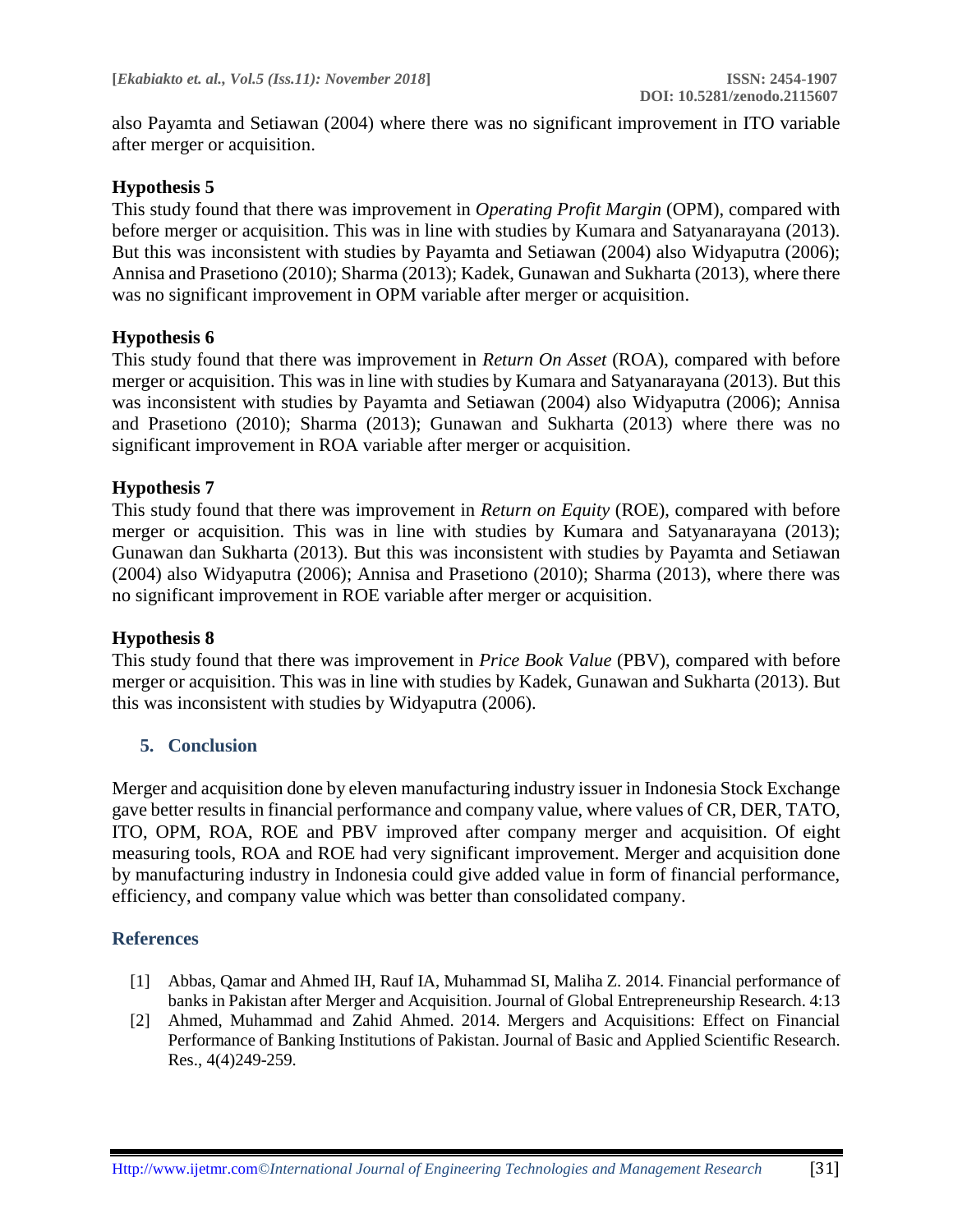- [3] Aprilia, Nur Syilvia dan Hening Widi Oetomo. 2015. Perbandingan Kinerja Keuangan Sebelum dan Sesudah Akuisisi Pada Perusahaan Manufaktur.Jurnal Ilmu dan Riset Manajemen Volume 4, Nomor 12.
- [4] Brigham, Eguene F. dan Michael C. Ehrhardt. 2013. Financial Management: Theory & Practice (with Thomson ONE - Business School Edition 1-Year Printed Access Card) (Finance Titles in the Brigham Family).14th Edition. South-Western College.
- [5] CW, Annisa Meta dan H. Prasetiono. 2010. Analisis Manajemen Laba Dan Kinerja Keuangan Perusahaan Pengakuisisi Sebelum Dan Sesudah Merger Dan Akuisisi Yang Terdaftar Di Bursa Efek Indonesia Tahun 2008-2009.Jurnal Manajemen. Universitas Diponegoro.
- [6] Djohanputro, Bramantyo. 2008. Manajemen Resiko Korporat. PPM Manajemen. Jakarta
- [7] Emery, Douglas, John D. Finnerty, dan John D. Stowey. 2011. Corporate Financial Management: Bridging the Gap Between Theory and Practice. 4th Edition. Wohl Publishing.
- [8] Gunawan, Kadek Hendra dan I Made Sukartha. 2013. Kinerja pasar dan kinerja keuangan sesudah merger dan akuisisi di Bursa Efek Indonesia. E-Jurnal Akuntansi Universitas Udayana. Bali.
- [9] Harjeet dan Jiayin. 2013. An empirical investigation of mergers and acquisition by chinese listed companies, 1997-2007.
- [10] Keown, Arthur J.; John D. Martin, Mwilliam J. Petty, and David J. Scott, Jr. .2005. Financial Mangement: Principles and Applications. Pearson Education, Inc., New Jersey.
- [11] Kumara, Manoj dan Satyanarayana. 2013. Comparative Study of Pre and Post Corporate Integration through Mergers and acquisition. International Journal of Business and Management Invention. Vol 2 Issue 3, pp.31-38.
- [12] Kuncoro, Wahyu. 2014. "Analisis Pengaruh merger dan akuisisi terhadap kinerja keuangan perusahaan: perusahaan yang terdaftar di Bursa Efek Indonsia periode 2004-2013". Tesis. Universitas Diponegoro.
- [13] Kurniawan, Tri Andy dan Endang Tri Widyarti. 2007. Analisis Perbandingan Kinerja Keuangan Perusahaan Sebelum Dan Setelah Merger dan Akuisisipada Perusahaan Manufaktur di BEI Tahun 2003-2007. Tesis. Universitas Diponegoro.
- [14] Mardanugraha, E. 2005.Evaluasi Merger Perbankan di Indonesia Ditinjau Melalui Fungsi Biaya Parametrik. Jurnal Ekonomidan Pembangunan Indonesia Vol. VI No. 10.
- [15] Novaliza, Putri dan Atik Djajanti. 2013. Analisis Pengaruh Merger Dan Akuisisi Terhadap Kinerja Perusahaan Publik Di Indonesia (Periode 2004 - 2011). Jurnal Akuntansi & Bisnis. Vol.1 No.1;2013
- [16] Pillof, SJ danSantomero AM. 1996. The Value of Bank Merger and Acquisition. Working Paper. Financial Institution Center The Warthon School University of Pensnylvania.
- [17] Rani, Neelam, Surendra S. Yadaf and P.K. Jain 2013. Financial performance analysis of mergers and acquisitions: evidence from India. International Journal of Commerce and Management. Vol. 25 No. 4. pp. 402-423.
- [18] Sisbintari, Ika. 2011. Analisis Komparatif CAR, LDR, ROA dan ROE Sebelum dan Sesudah Merger Pada PT. Bank Cimb Niaga Tbk.. Jurnal ISIP. Universitas Jember.
- [19] Sharma, Sonia. 2013. Measuring Post Merger Performance A Study of Metal Industry. International Journal of Applied Research and Sudies (iJARS) ISSN: 2278-9480. Volume II, Issue 8.
- [20] Suryawathy, I Gusti Ary. 2014. Analisis Kinerja Keuangan Sebelum Dan Sesudah Merger Pada Perusahaan Yang Terdaftar Di Bursa Efek Indonesia. Jurnal Ilmiah dan Humanika. Vol. 3 No. 2.
- [21] Wheelen, Thomas L. dan J. David Hunger. 2006.Startegic Management and Business Policy.Prentice Hall. New Jersey
- [22] Whitaker, Scott C. 2012. Mergers & Acquisitions Integration Handbook. Wiley-Finance.
- [23] Widyaputra, Dyaksa. 2006. Analisis Perbandingan Kinerja Perusahaan & Abnormal Return Saham Sebelum & Sesudah Merger Dan Akuisisi (Di Bursa Efek Jakarta Periode 1998-2004). Tesis. Universitas Diponegoro